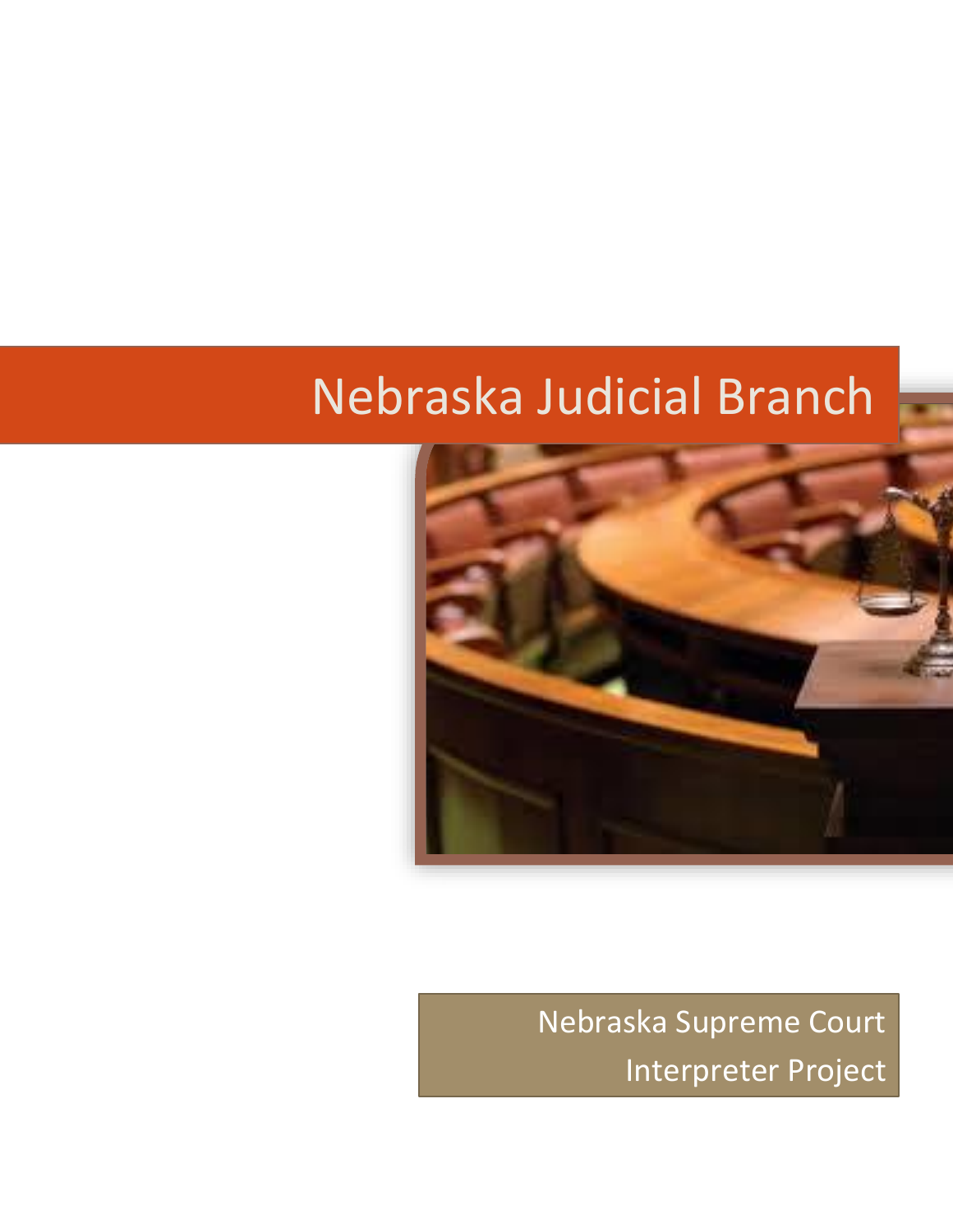# Language Access Report for 2013

#### *Trial Court Services Director, Sheryl Connolly*

Chief Justice Michael Heavican, during his State of the Judiciary

*"These individuals come before our courts as victims, witnesses, defendants, and parents of juveniles. Not only is it important that these individuals be heard, but it is equally important that judges, attorneys, and jury members understand the testimony and arguments of non-English speakers so that justice can be served."* 

Chief Justice of the Nebraska Supreme Court Michael Heavican 2014 State of the Judiciary Speech

Speech to the Nebraska Legislature on January 17, 2014, recognized that providing equal access to justice to the increasing number of individuals who speak little or no English is one of the many challenges facing the Judicial Branch.



The Nebraska Supreme Court's Administrative Office of the Courts and Probation, with support and direction from the Supreme Court's Interpreter Advisory Committee, has made significant steps in 2013 toward improving language access to Nebraska court and probation users.

2013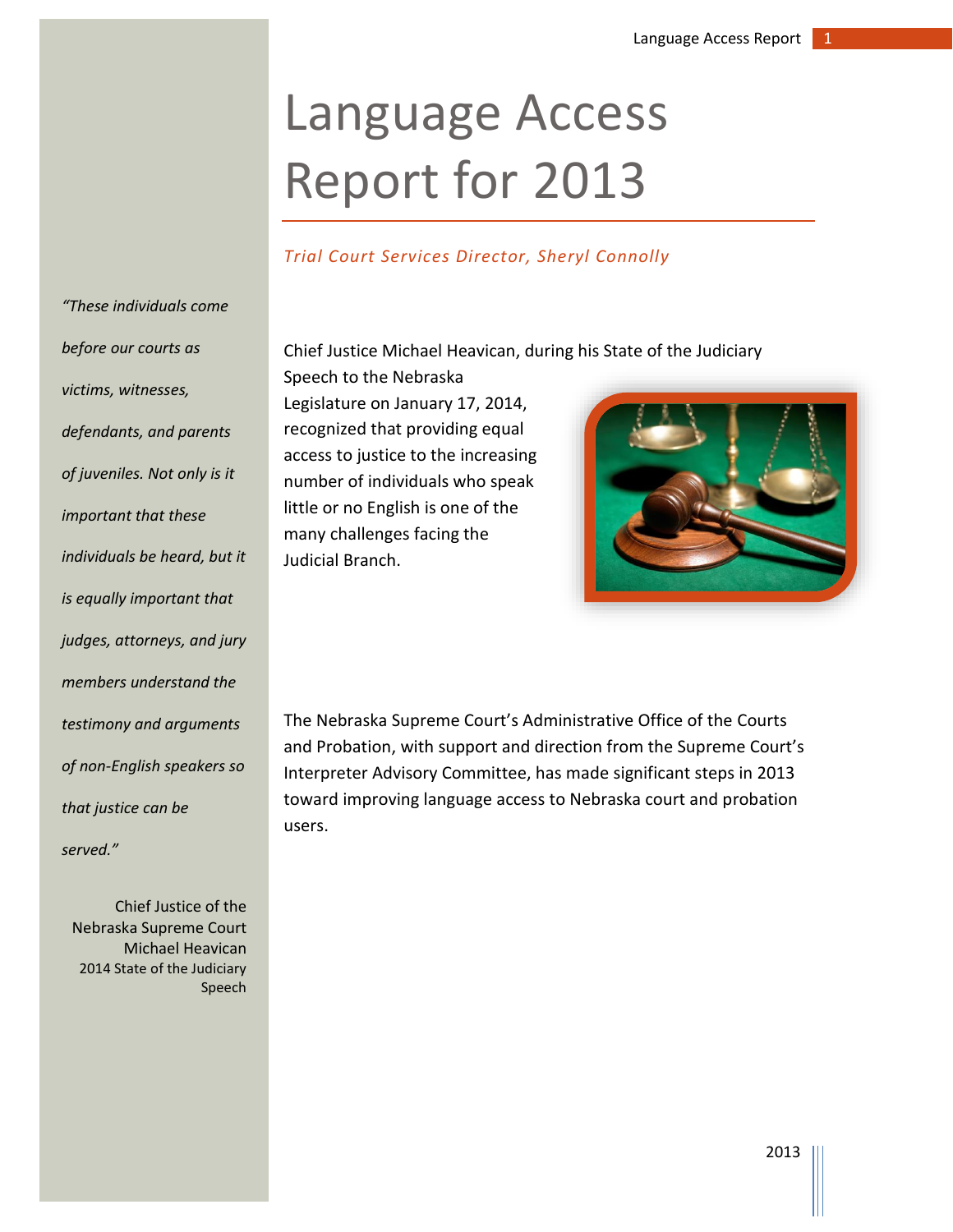## <span id="page-2-0"></span>**Contents**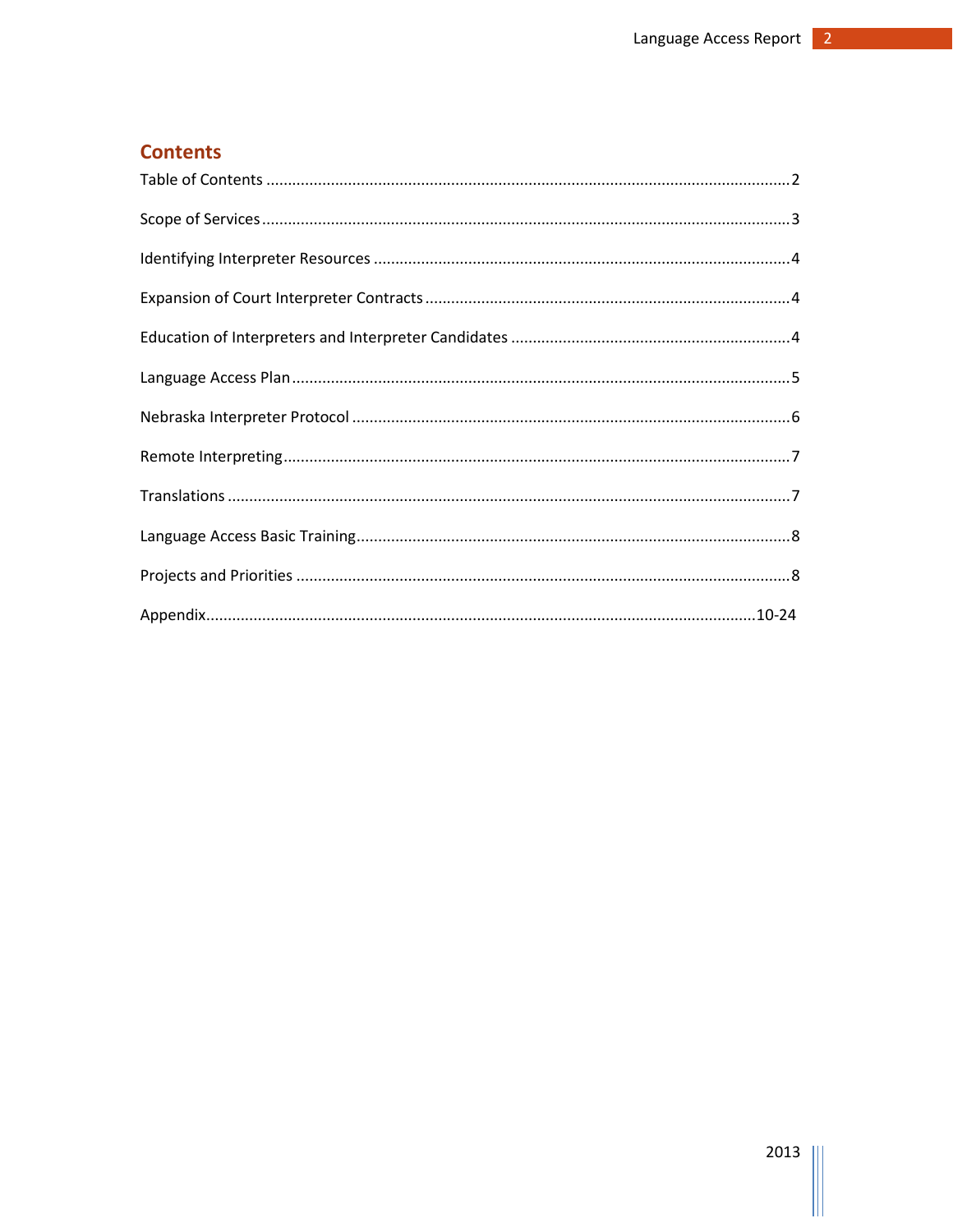#### <span id="page-3-0"></span>**Scope of Services**

The Nebraska Supreme Court's Administrative Office of the Courts and Probation provided interpreters in 41 languages for court and probation users in 2013. While

Spanish remains the most frequently requested language needing interpretation, often languages such as Nuer, Arabic, and Somali were also needed across the state.





Nuer – South Sudan Oromo - Ethiopia Arabic – Parts of Africa/Parts of Europe/Parts of Middle East Thai - Thailand Somali – Somalia/Ethiopia/Kenya Krio – Sierra Leone Russian – Russia/Ukraine Polish - Poland French – France/Parts of Africa/Canada Quiche - Guatemala Dinka – South Sudan Bengali - Bangladesh Chinese - China Creole - Caribbean Mongolian - Mongolia **Hindi - India** Hindi - India Khmer/Cambodian - Cambodia Liberian - Liberian - Liberian - Liberian - Liberian - Liberian - Liberian - Liberia Turkish - Turkey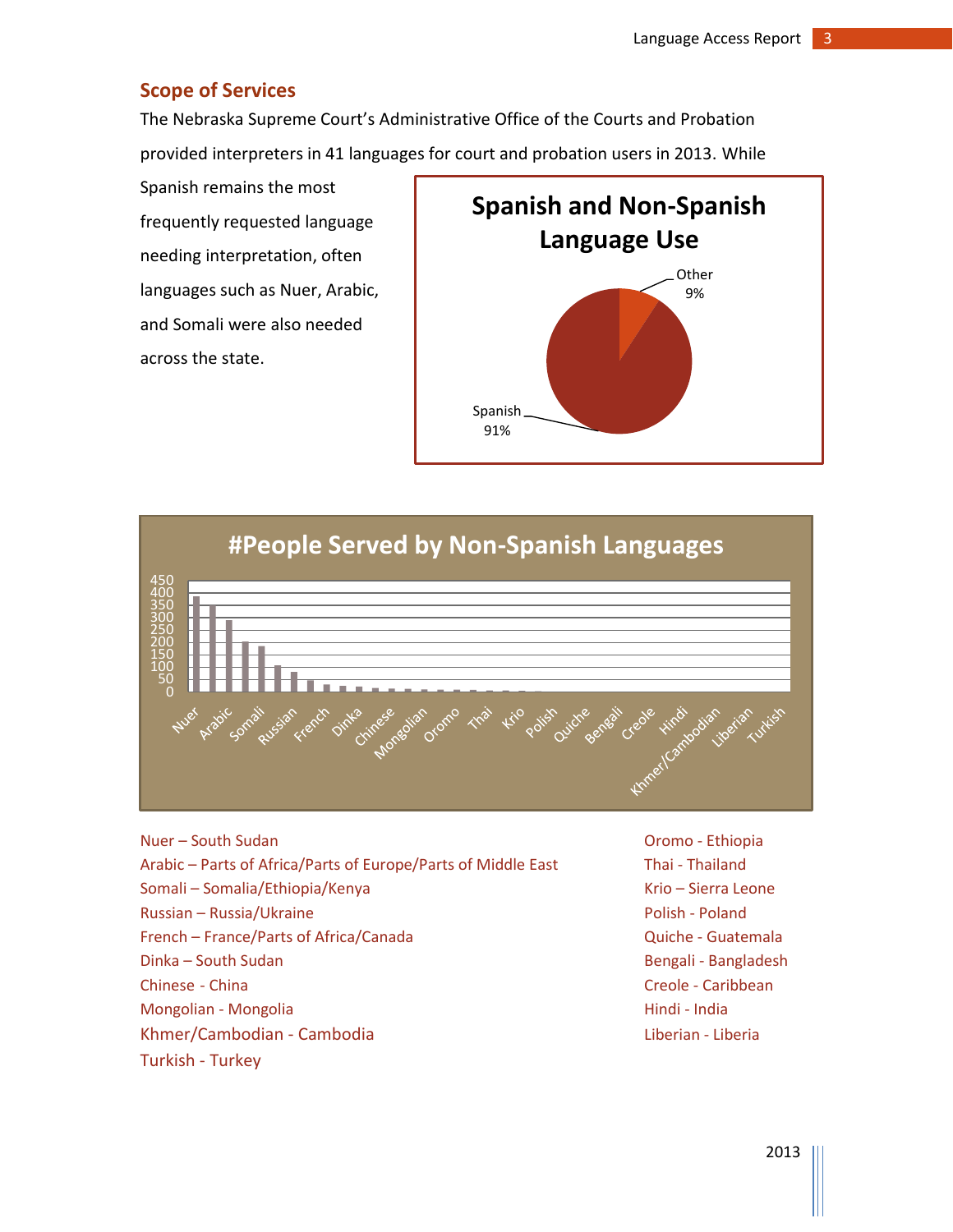The statistics for interpreter services in 2013 outline interpreter usage in the Judicial Branch by language, judicial district, court and probation. (See appendix)

Increased responsibilities under the Judicial Branch, including the expansion of Juvenile Justice services outlined in LB561 passed by the Nebraska Legislature in 2013, are expected to increase the need for, and cost of, interpreter services in the coming years. The Administrative Office of the Courts and Probation is expanding analysis of interpreter data to ensure that interpreters and funding are available to provide needed services.

#### **Identifying Interpreter Resources**



In November 2012, the Nebraska Judicial Branch hired its first two interpreter employees. Adriana Hinojosa, Omaha, and Raul Escobar, Lincoln, assumed the newly created positions of Interpreter Coordinators. In addition to providing and coordinating interpreter services in their home courts, the

interpreter coordinators are charged with statewide responsibilities for identifying, recruiting, mentoring, and educating interpreter candidates in needed languages. The coordinators also help facilitate scheduling of interpreters, both in person and via video and teleconference services, for other districts statewide.

#### **Expansion of Court Interpreter Contracts**

In response to the needs of the courts and probation offices in Nebraska's south central corridor, a contract for certified Spanish interpreter services was established to cover the courts and probation offices in Hall County and the 10th Judicial District. Following the models currently in use in the 2nd Judicial District, and District 4 and 4J Probation, the contractor will provide Spanish interpretation and coordinate interpreter services in other needed languages.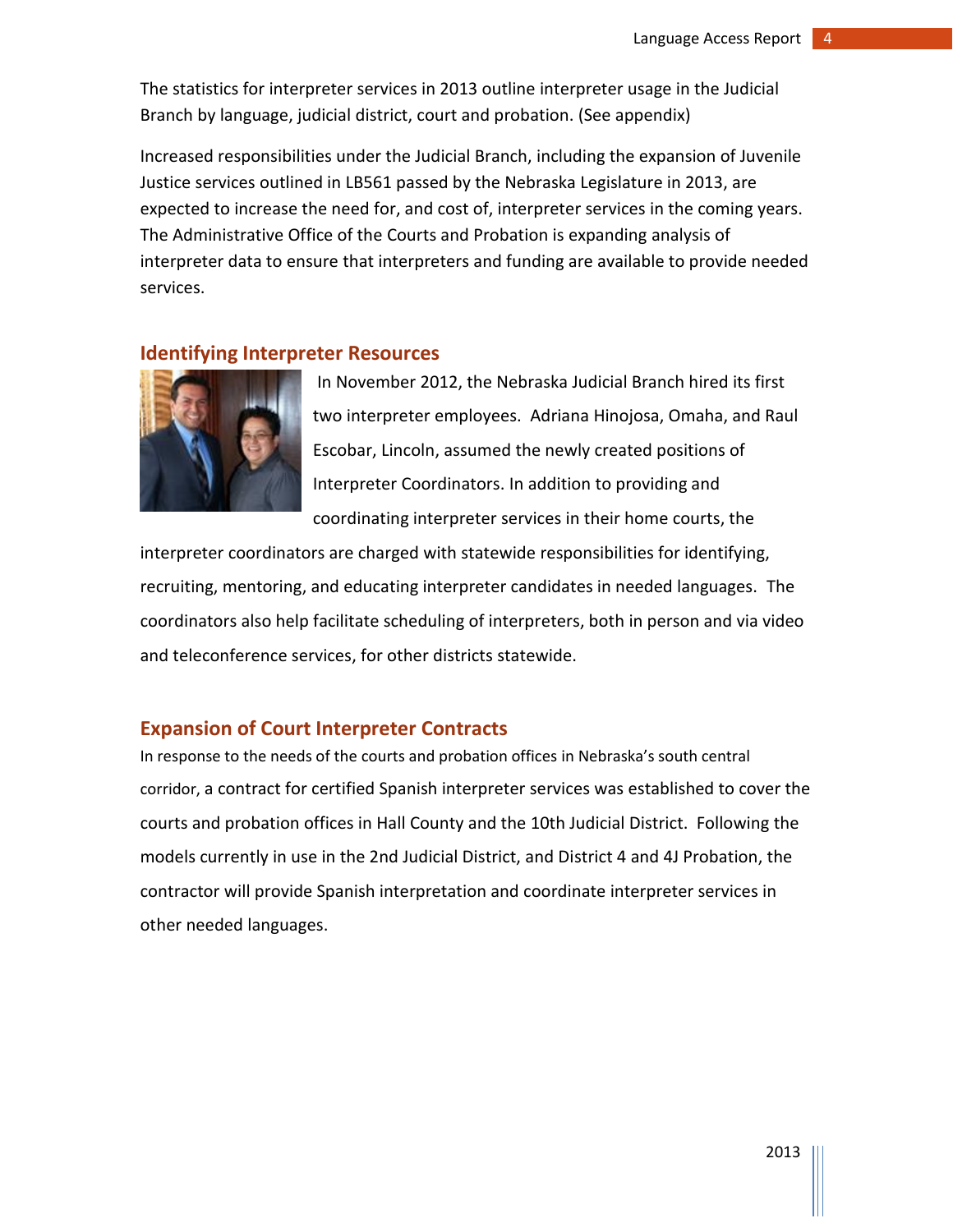

## **Education of Interpreters and Interpreter Candidates**

A two day orientation is the first step toward qualifying interpreters for Nebraska courts. Orientation is offered bi-annually, once in Lincoln and once in Omaha. Scholarships are available for interpreters who need financial assistance if they travel in from outstate Nebraska, or speak languages for which Nebraska interpreters are not available. In 2013, 69 interpreters speaking nine different languages attended orientation.

Interpreters who have attended orientation are eligible to take the written English comprehension examination. Eighteen interpreters passed this multiple choice English vocabulary test, the second step in the program.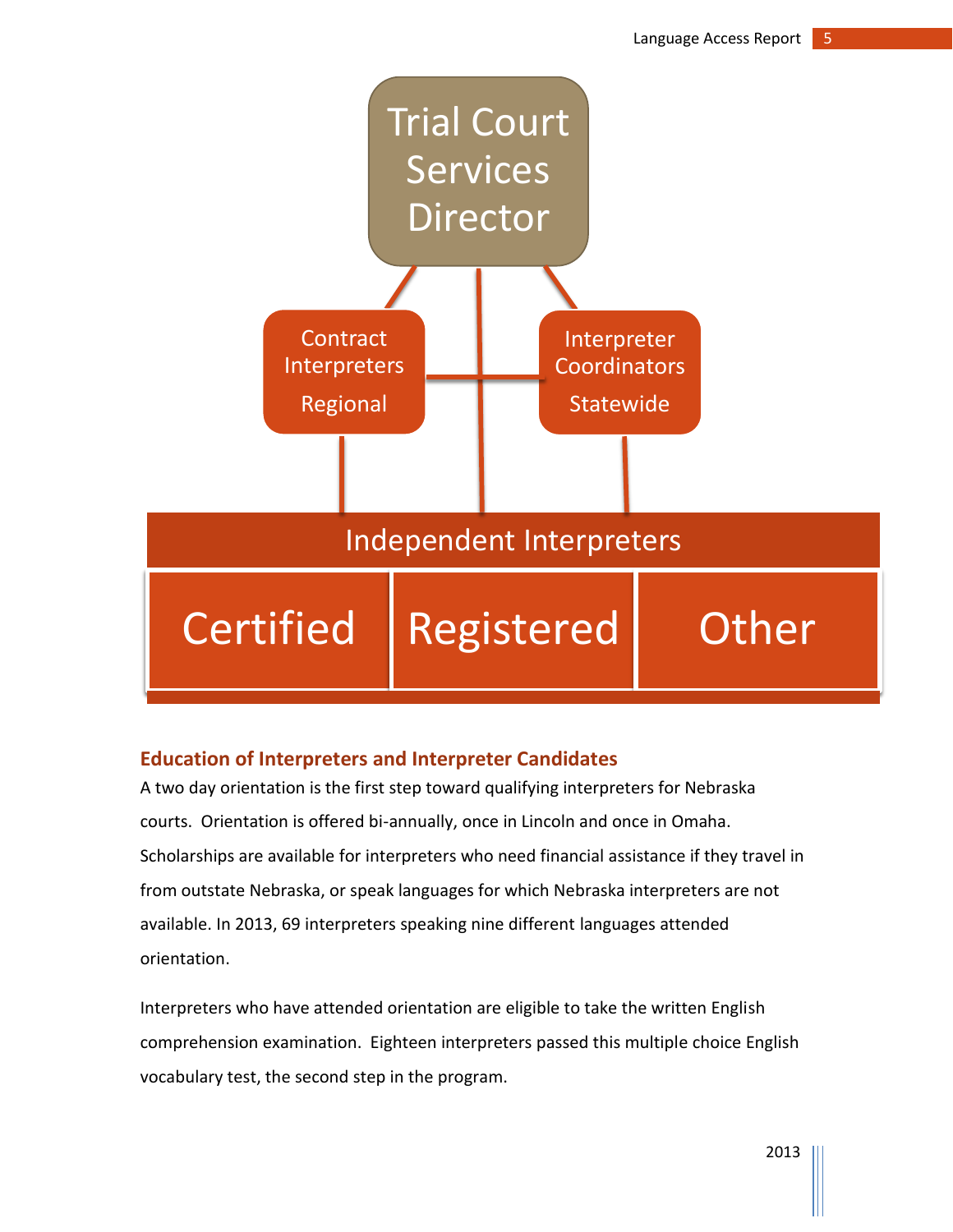Skills Building classes were offered to provide interpreters with information and support to help them improve their skills in sight translation, and consecutive and simultaneous interpreting.

The oral exam is the final step toward certification. Twenty-one interpreters took the oral exam in 2013, and Nebraska added three Spanish certified interpreters, as well as registered interpreters in Vietnamese, Bosnian/Serbian Croatian, and French to the roster of interpreters.

In 2012, the Nebraska Supreme Court adopted rules requiring continuing education for certified and registered interpreters. The Administrative Office of the Courts shares information about interpreter education opportunities with a contact list of interpreters and interpreter candidates as opportunities become available. Skills Building workshops offer one option for meeting interpreters continuing education requirements. The Nebraska Association for Translators and Interpreters (NATI) also offers valuable educational opportunities to court, medical, and community interpreters. Online and out-of-state education is also available to interpreters.

#### **Language Access Plan**

The Nebraska Judicial Branch published the Language Access Plan on the Judicial Branch website in January 2014, after working with courts, interpreters, and the Department of Justice throughout 2013. The plan includes an overview of services currently provided, the authority upon which those services are based, the needs of the state for language access, and plans for meeting the ongoing needs of the Nebraska Judicial Branch.

[http://supremecourt.ne.gov/sites/supremecourt.ne.gov/files/reports/courts/language](http://supremecourt.ne.gov/sites/supremecourt.ne.gov/files/reports/courts/language-access-plan.pdf)[access-plan.pdf](http://supremecourt.ne.gov/sites/supremecourt.ne.gov/files/reports/courts/language-access-plan.pdf)

The Minority Justice Committee supported and supplemented the Judicial Branch's Language Access Plan through its release of a Language Access Needs Assessment, which included information gathered through surveys and interviews of judges, attorneys, court and probation staff, and court and probation users.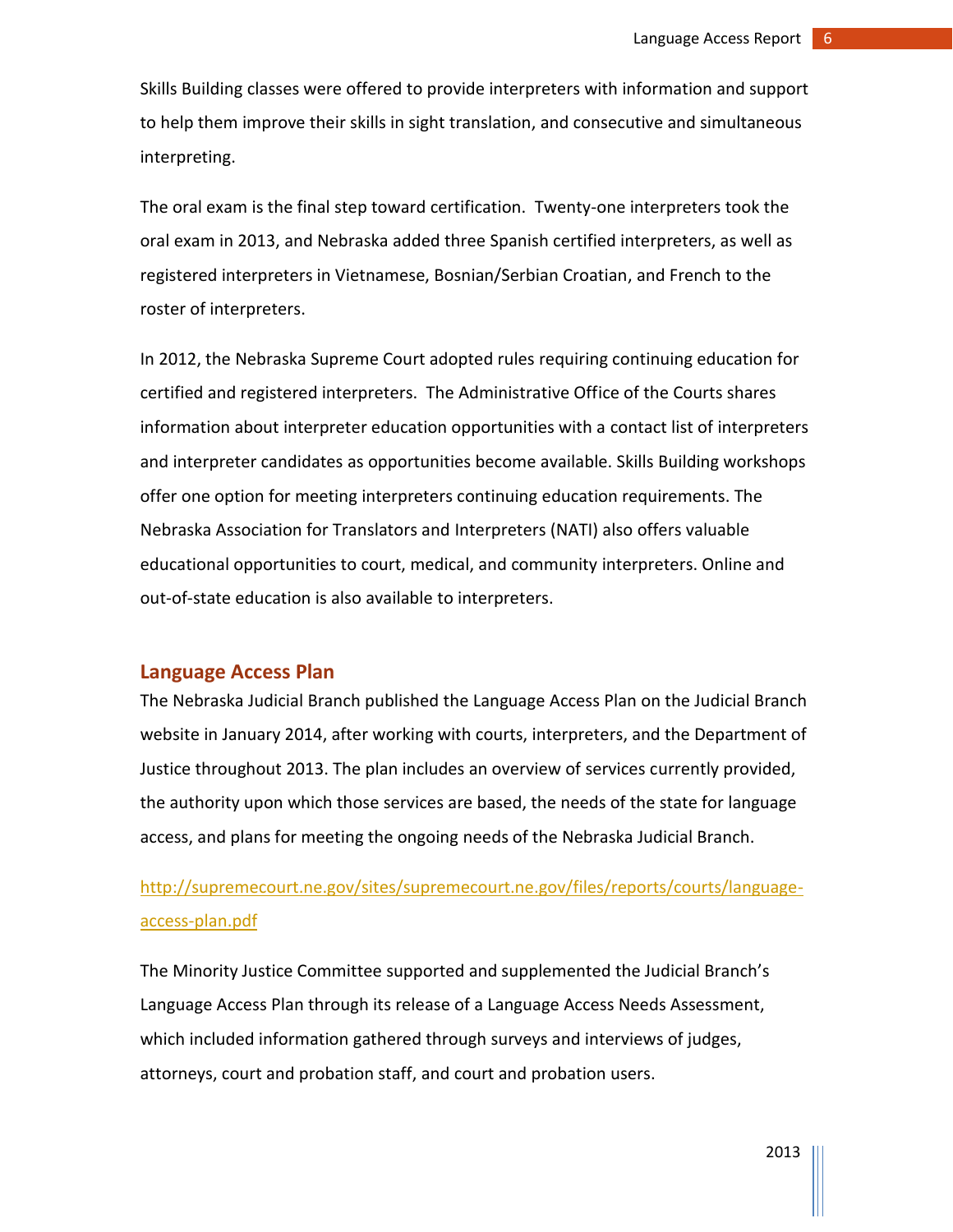[http://nebar.com/associations/8143/files/Final%20Report%20Language%20Access%20](http://nebar.com/associations/8143/files/Final%20Report%20Language%20Access%20Needs%20Assessment.pdf) [Needs%20Assessment.pdf](http://nebar.com/associations/8143/files/Final%20Report%20Language%20Access%20Needs%20Assessment.pdf)

#### **Nebraska Interpreter Protocol**

The Nebraska Supreme Court updated its Interpreter Protocol in 2013. The Protocol provides the basis on which courts and probation make decisions on providing interpreter services.

<http://supremecourt.ne.gov/sites/supremecourt.ne.gov/files/misc/protocol-2013.pdf>

#### **Remote Interpreting**

The Nebraska Judicial Branch continued to expand availability of remote interpreters through Cisco JABBER videoconferencing. On-call Spanish interpreters are available daily to provide support for courts and probation offices.

#### **On-call Interpreter Savings**

|            | 2011     | 2012      | 2013      |
|------------|----------|-----------|-----------|
| Jan        | 556      | 2,275     | 2,256     |
| Feb        | 1,082    | 1,549     | 3,505     |
| Mar        | 133      | 2,612     | 2,316     |
| Apr        | 3,205    | 3,242     | 5,035     |
| May        | (663)    | 2,291     | 3,239     |
| Jun        | 3,000    | 896       | 5,371     |
| Jul        | 4,754    | 358       | 5,977     |
| Aug        | 2,230    | 785       | 5,973     |
| Sep        | 635      | 1,464     | 8,421     |
| Oct        | 927      | 5,296     | 3,184     |
| <b>Nov</b> | 2,816    | 4,140     | 9,360     |
| Dec        | 2,171    | 4,920     | 8,460     |
| Total      | \$20,846 | \$ 29,828 | \$ 63,097 |

*Savings from on-call interpreters seen here are computed by determining the time and distance required in order to provide an interpreter on-site for the assignment by the closest available certified court interpreter.*

2013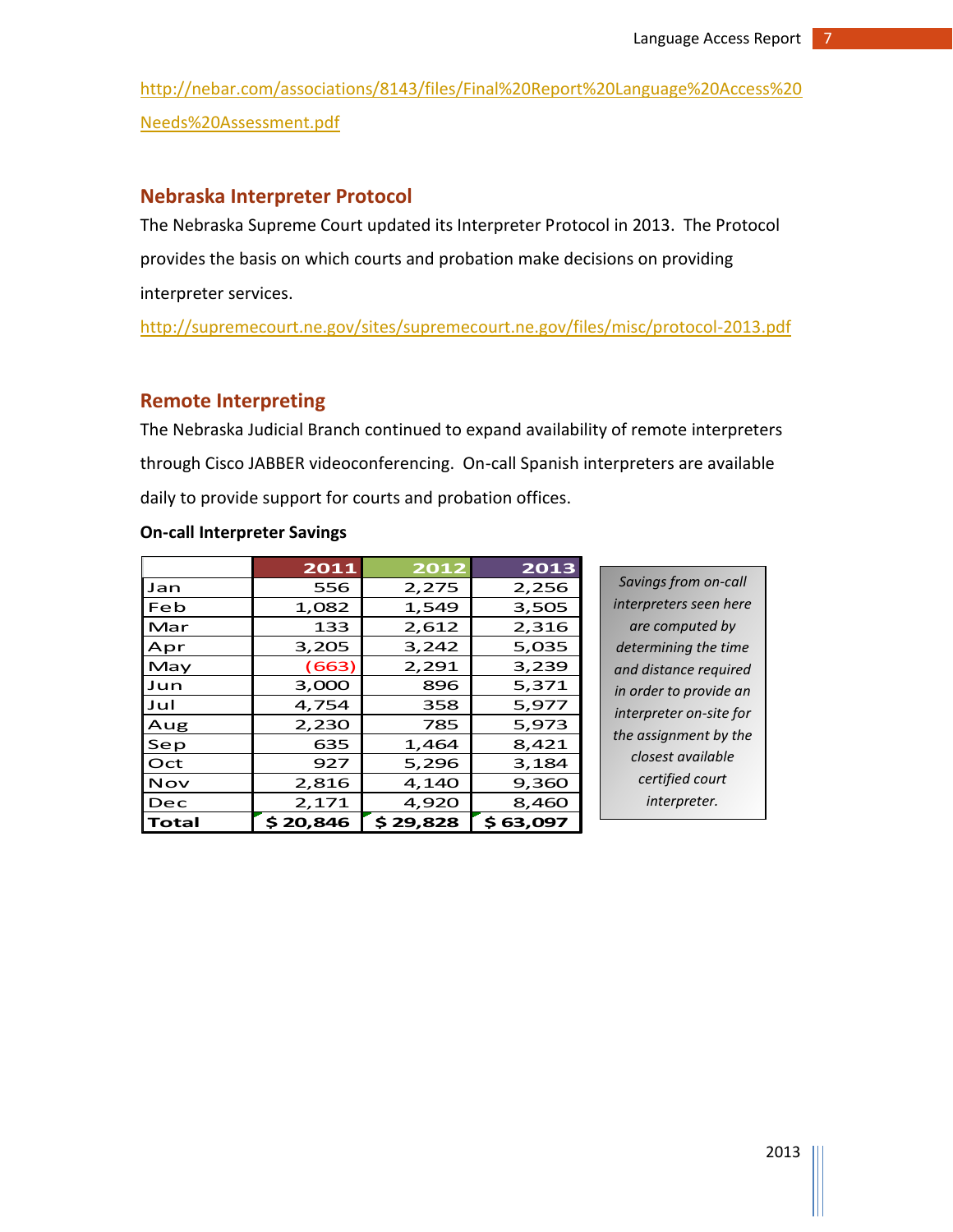

shery

Interpreters for many languages have been assigned Jabber accounts, or have access to the Jabber system through interpreter coordinators or court staff in their communities. Remote interpretation increases availability of qualified interpreters statewide, and provides significant savings of taxpayer dollars by eliminating travel time and mileage.

#### **Translations**

On-call Spanish interpreters expanded their services to the Judicial Branch in 2013 when they added the translation of forms and documents to their on -call duties, working on the translations only when they were not interpreting calls. The program produced 26 translated documents, including protection order forms and instructions, divorce forms and instructions, and probation forms and informational materials.

The Administrative Office of the Courts and Probation, in cooperation with the Nebraska Department of Health and Human Services, Department of Aging, secured a grant for translation of Nebraska guardianship and conservatorship forms and information. Translations are expected to be completed in 2014.

A Somali translation of Nebraska County Court rights advisement was completed in 2013, and will be available on the Nebraska Judicial Branch website, along with the Spanish translation made available the previous year.

<http://supremecourt.ne.gov/4859/interpreter-project>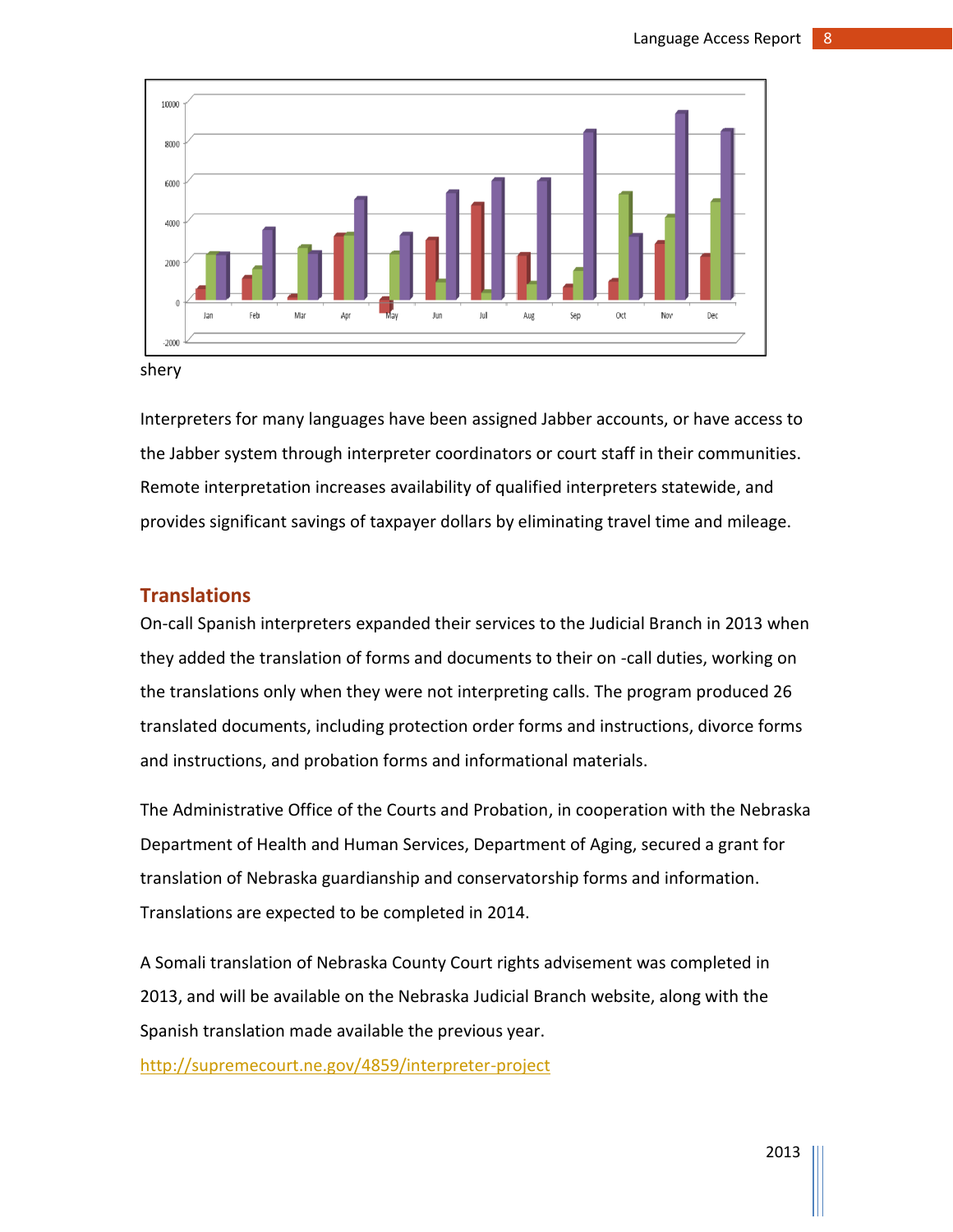#### **Language Access Basic Training: Education for Court Staff**

In addition to webinars and live education opportunities, Nebraska was one of six states that consulted in, and piloted Language Access Basic Training developed by the New Mexico Court Administrators Office and New Mexico Language Access Center through a grant by the State Justice Institute. Twenty court staff from across the state participated in education for monolingual and bilingual staff. Trial Court Services Director Sheryl Connolly was among the court professionals whose quotes were featured in the training.

#### **Interpreter Advisory Committee: Projects and Priorities**

The Interpreter Advisory Committee advises the Supreme Court on the needs of the courts, probation and limited English Proficient (LEP) court users.

<http://supremecourt.ne.gov/2545/interpreter-advisory-committee>

Current priorities of the Committee and/or AOC include:

- 1. Identify, recruit, educate, mentor, and test interpreters in needed languages to ensure language access to all court users regardless of language need or location.
- 2. Provide recorded information on court processes for interpreters and court users.
- 3. Establish a rule for providing translations and identify qualifications for translators.
- 4. Complete an Interpreter Ethics Manual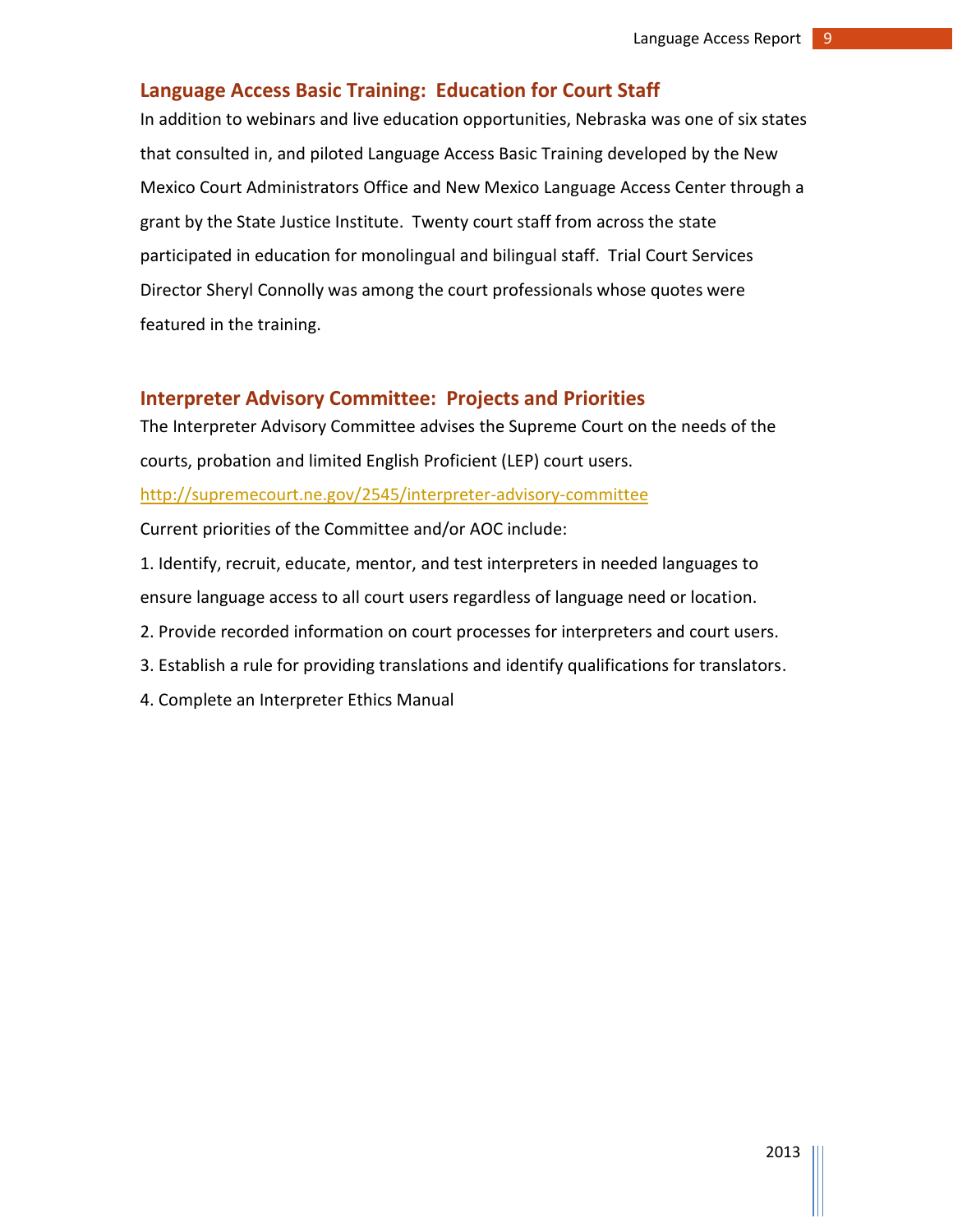**Statewide** provision of interpreter services, by language, for individuals served by Nebraska courts and probation system in 2013.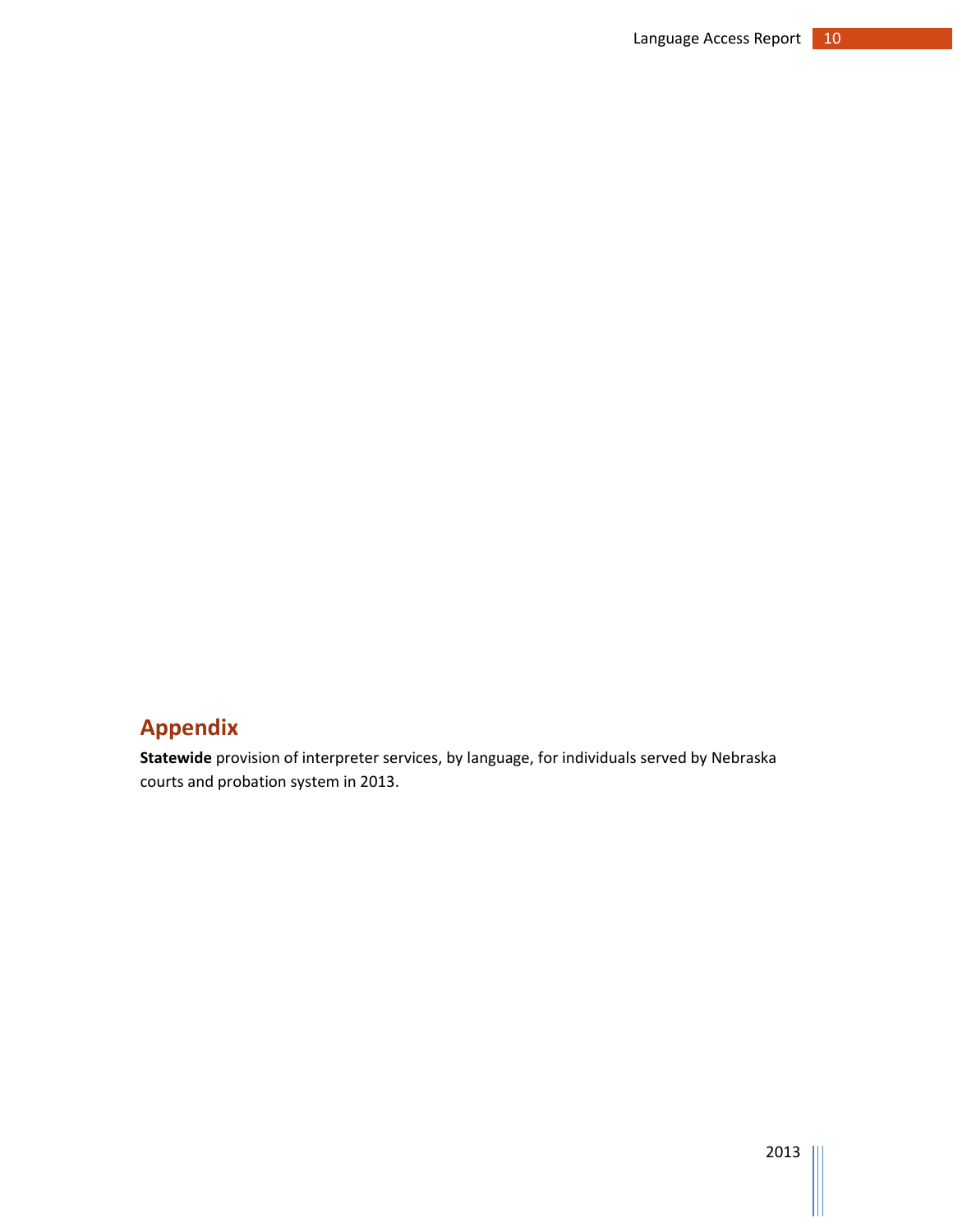



Updated 01/28/2015 \*

## **Appendix**

Chart (1) **Interpreter Services: 1 st Judicial District**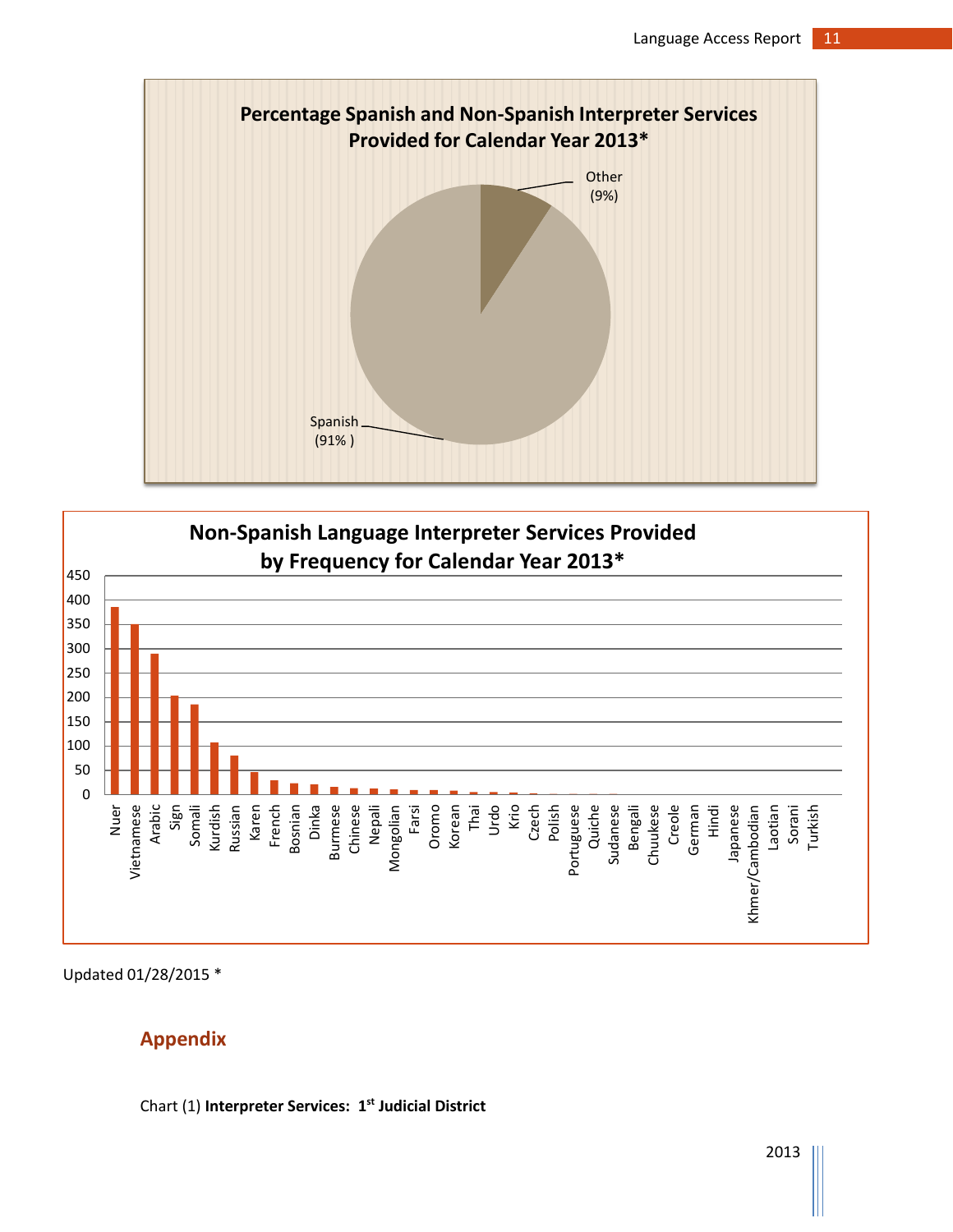

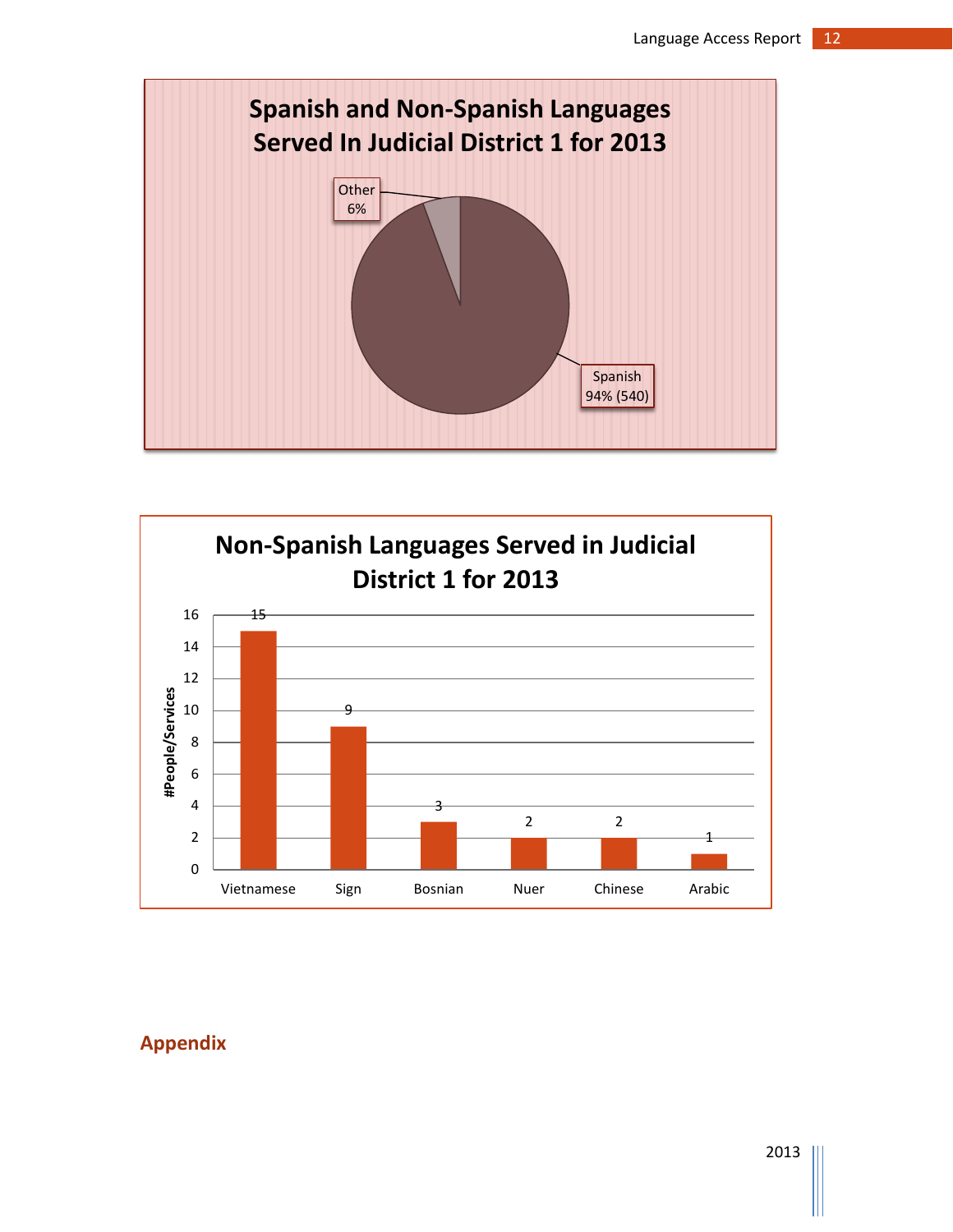



2013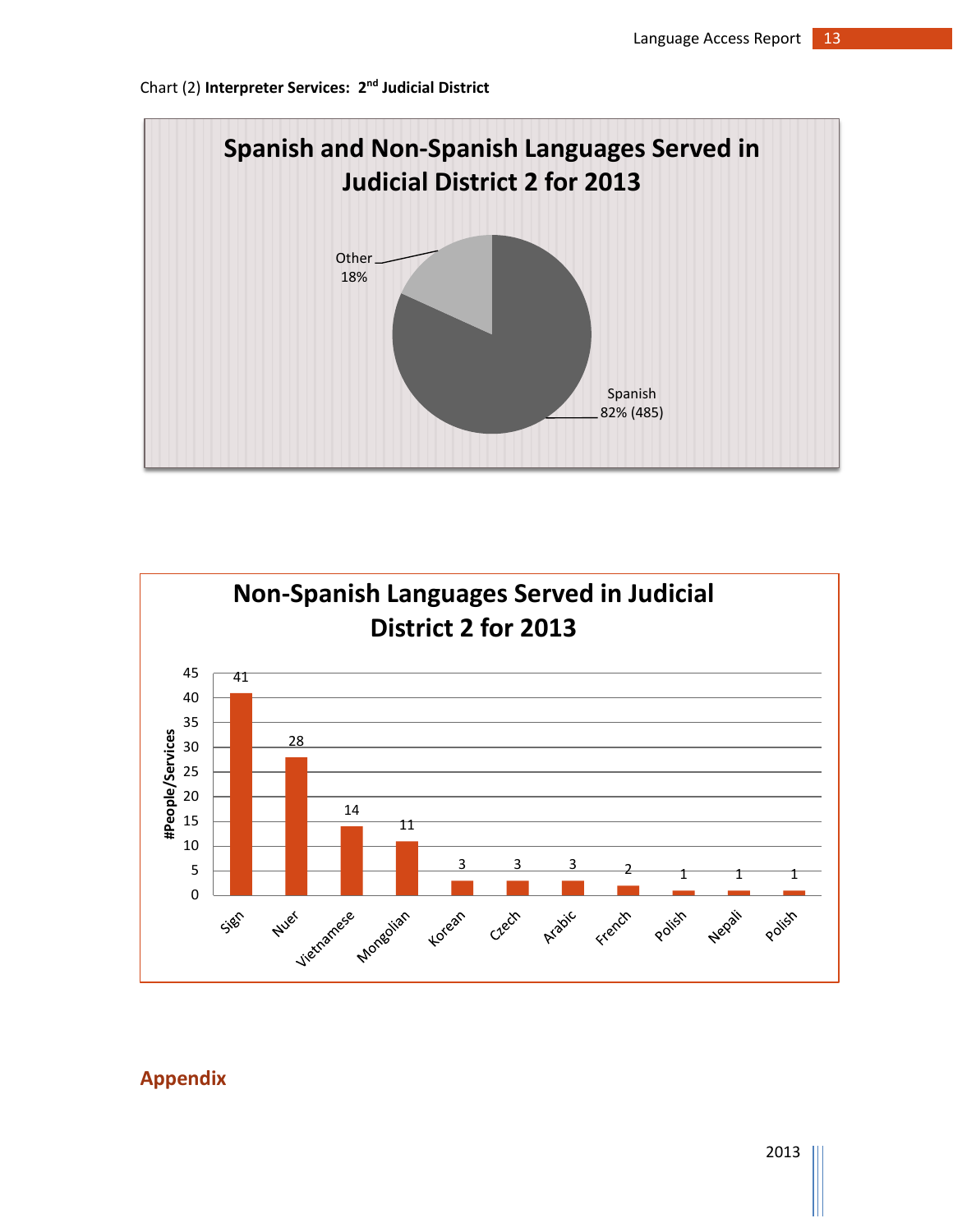



Chart (3) **Interpreter Services: 3 rd Judicial District**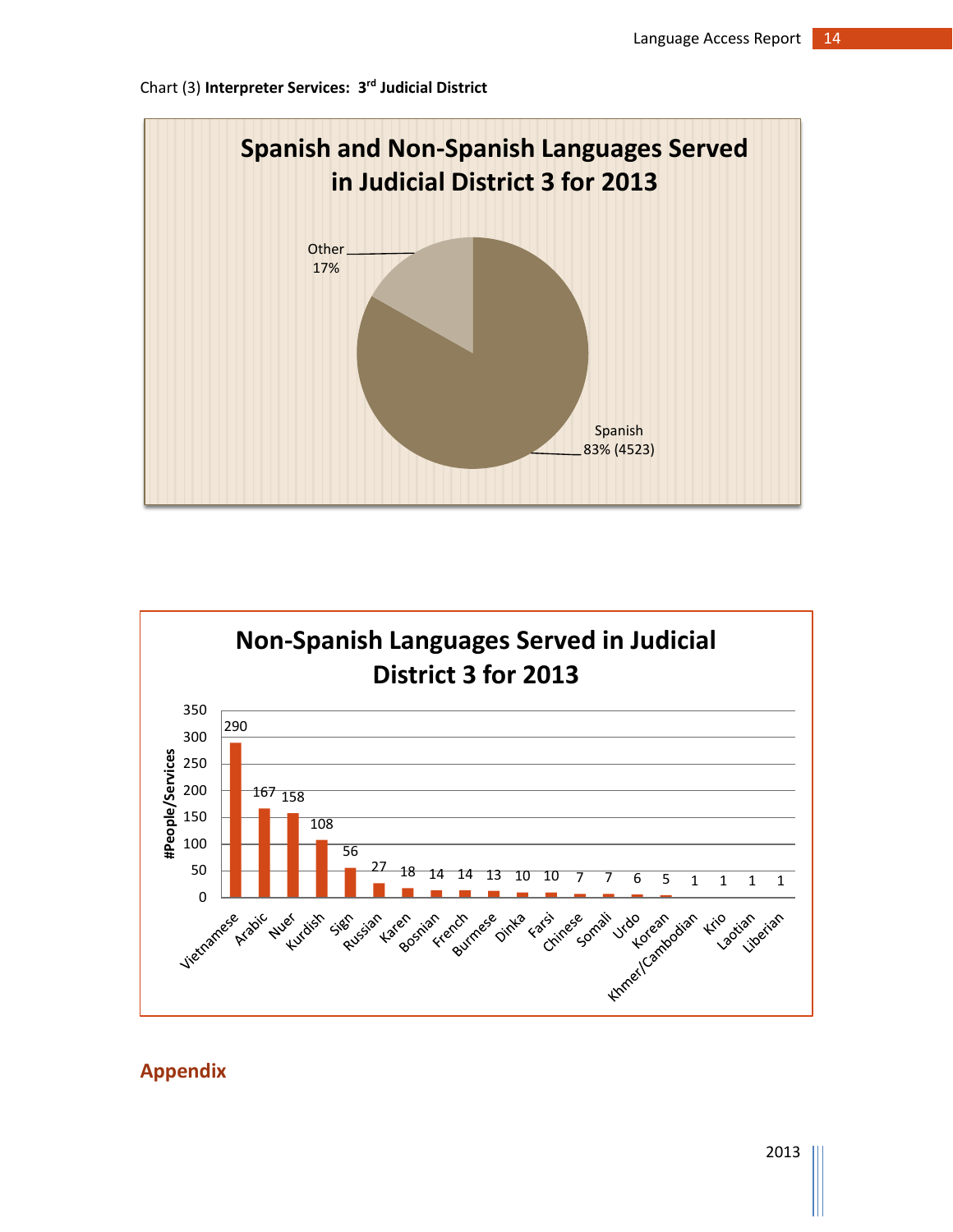# Spanish 93% (6644) Other 7% **Spanish and Non-Spanish Languages Served in Judicial District 4 for 2013**



#### Chart (4) **Interpreter Services: 4 th Judicial District**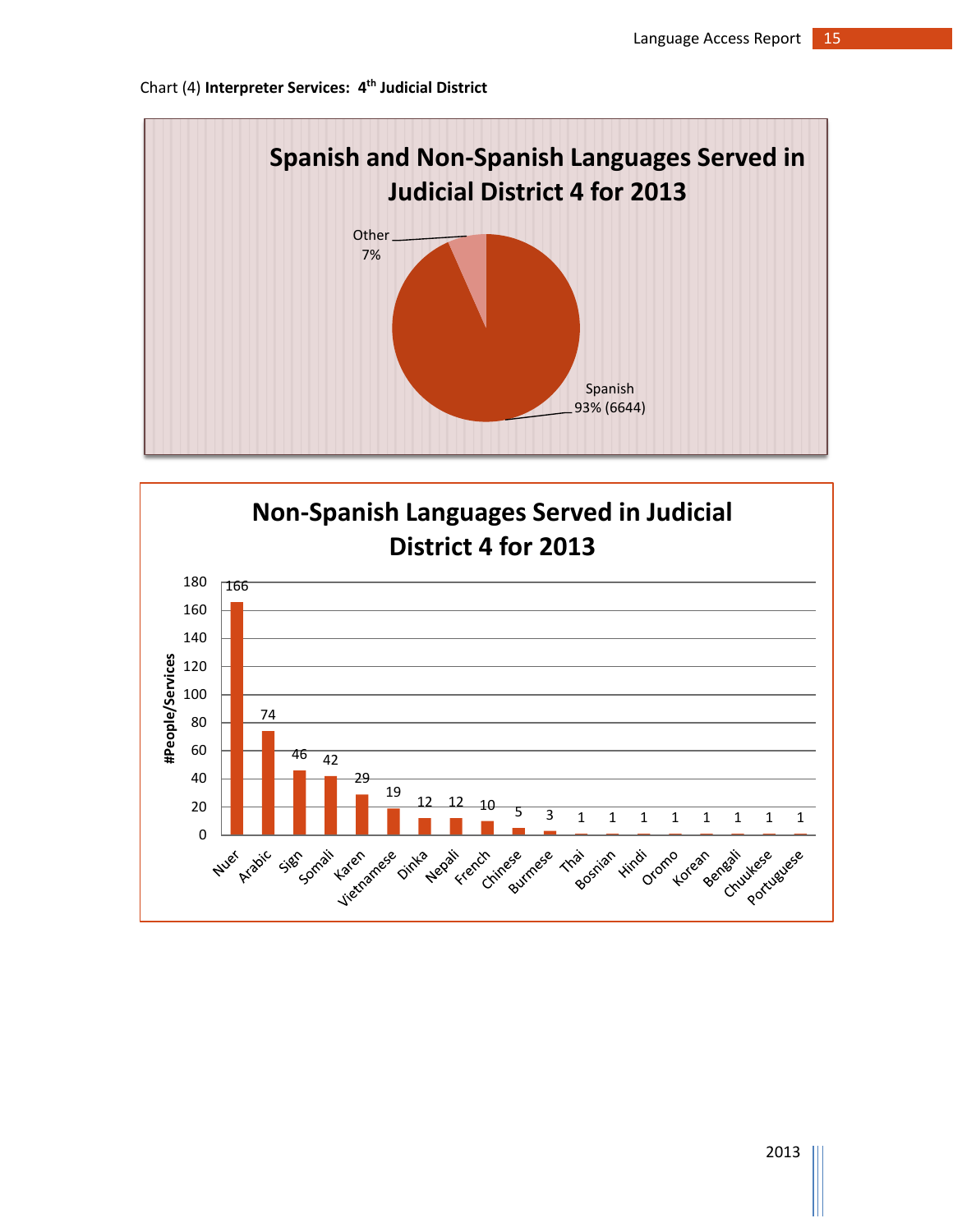

Chart (5) **Interpreter Services: 5 th Judicial District**

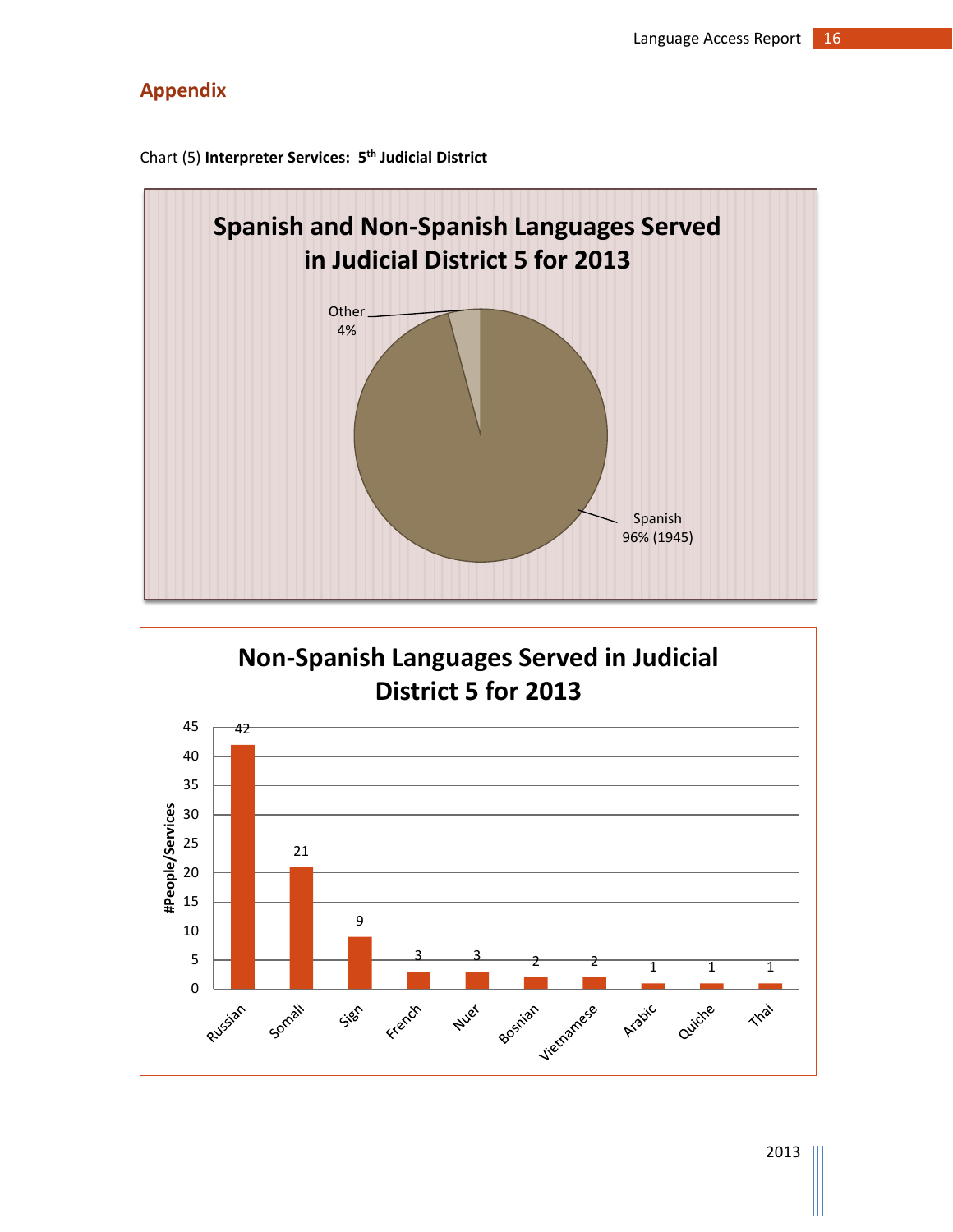

Chart (6) **Interpreter Services: 6 th Judicial District** 

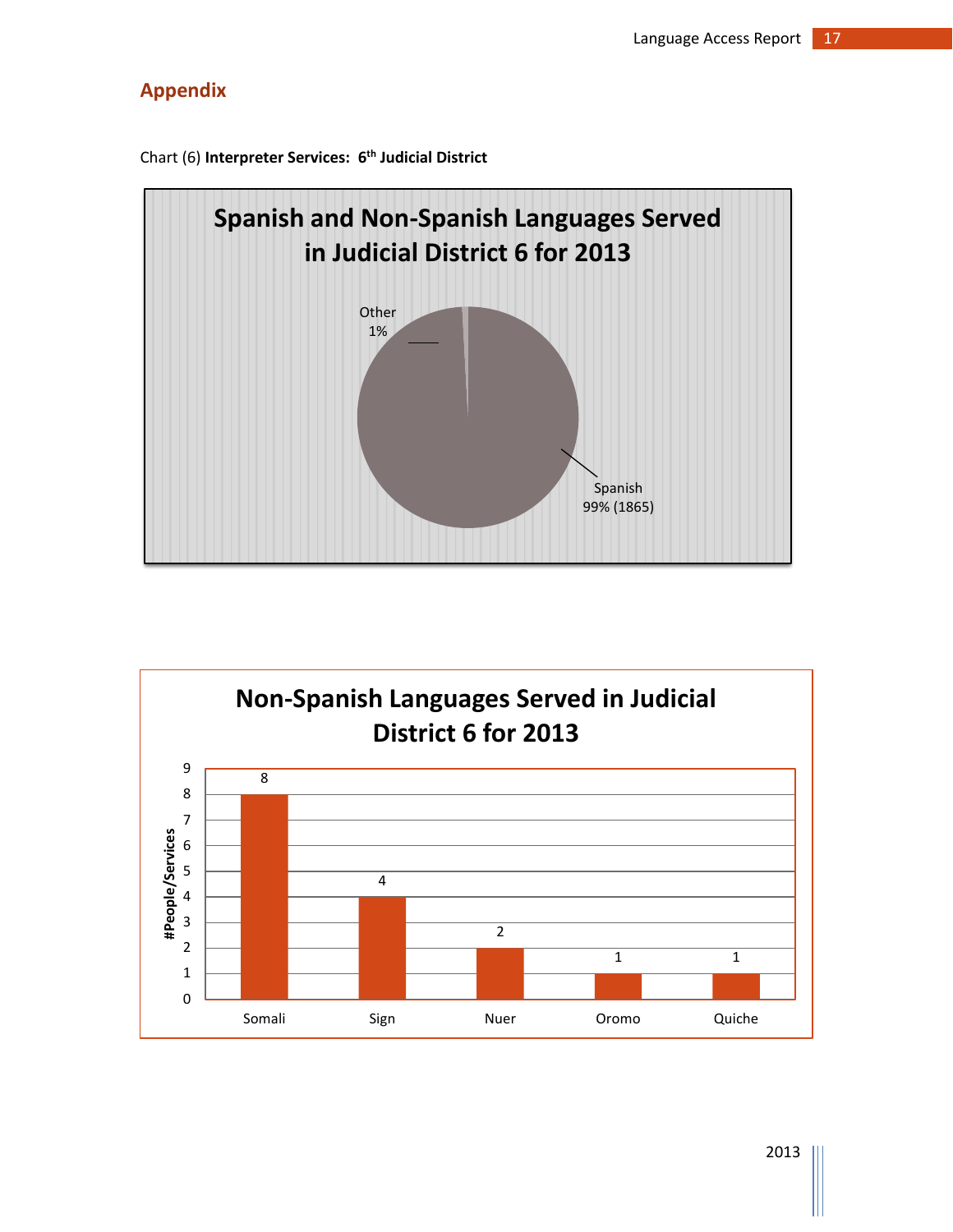

Chart (7) **Interpreter Services: 7 th Judicial District**

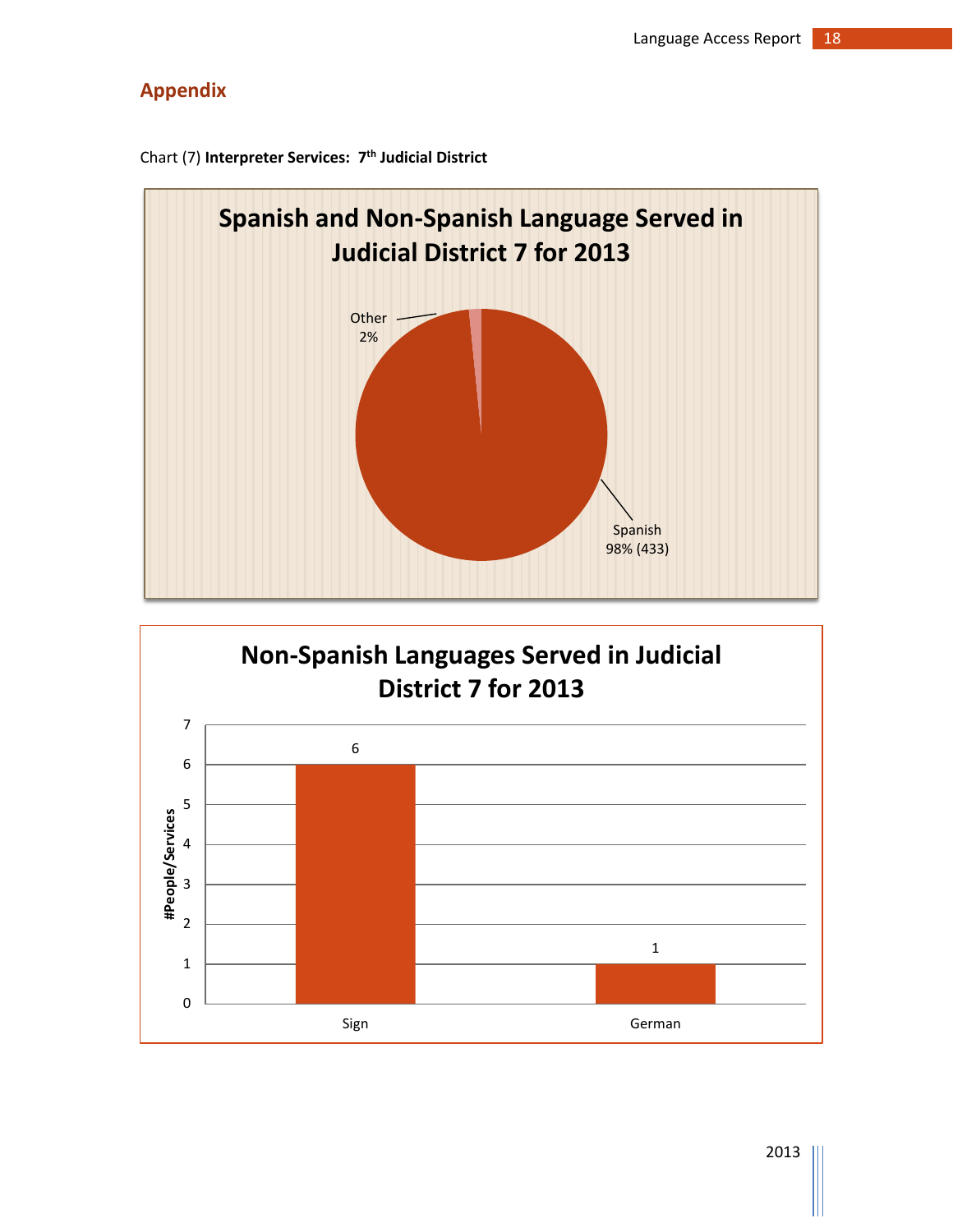

Chart (8) **Interpreter Services: 8 th Judicial District** 

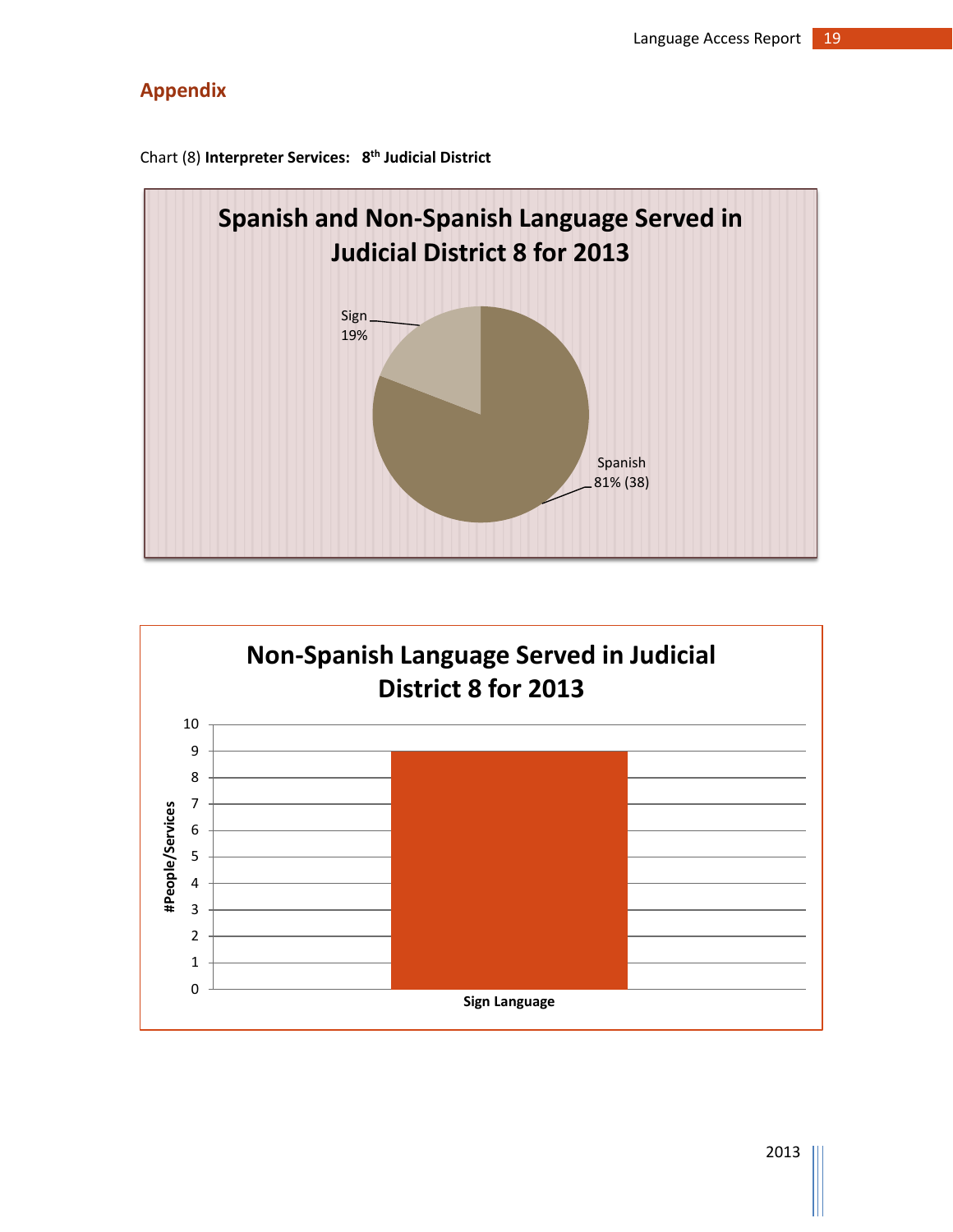

Chart (9) **Interpreter Services: 9 th Judicial District**

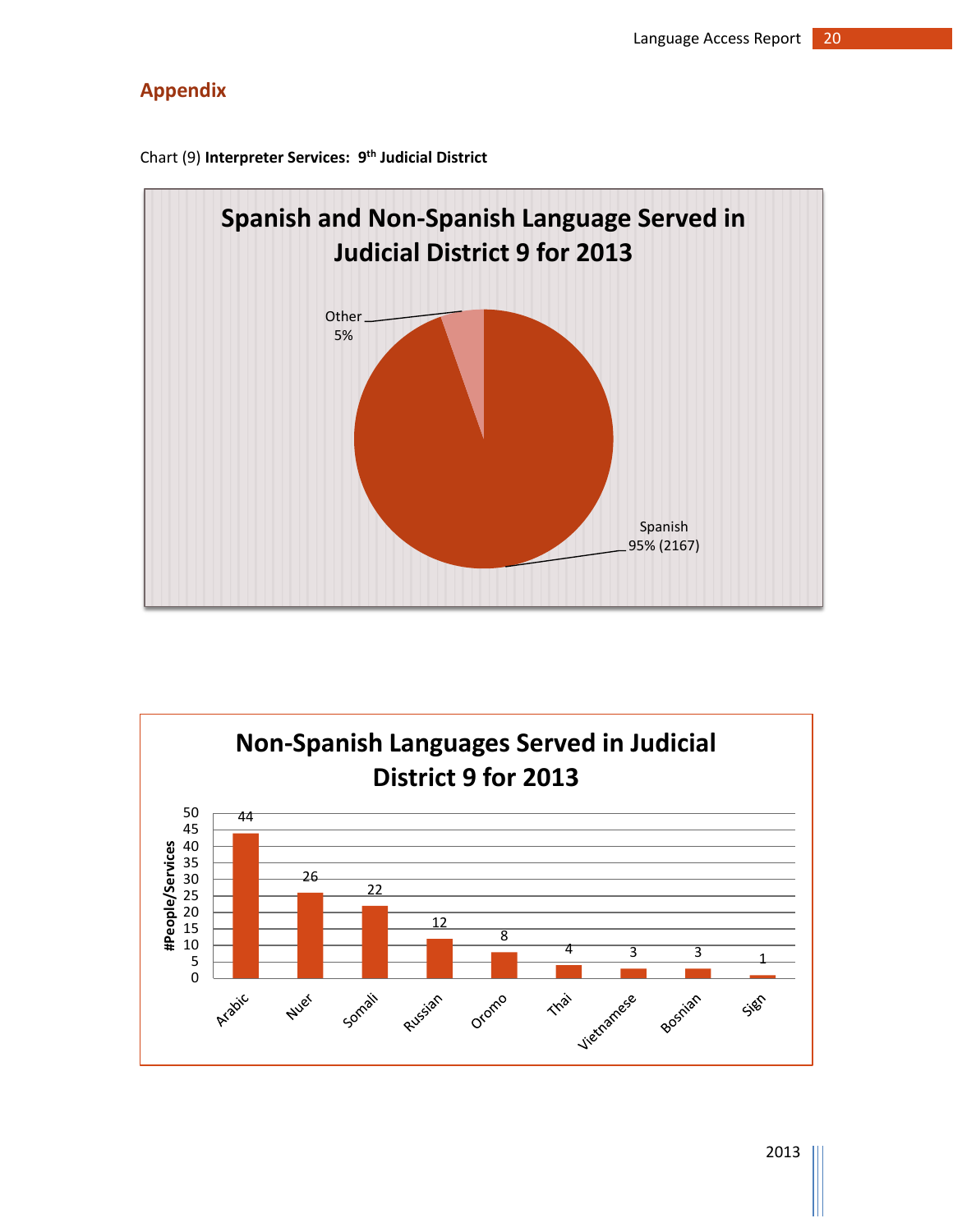

Chart (10) Interpreter Services: **10th Judicial District**



2013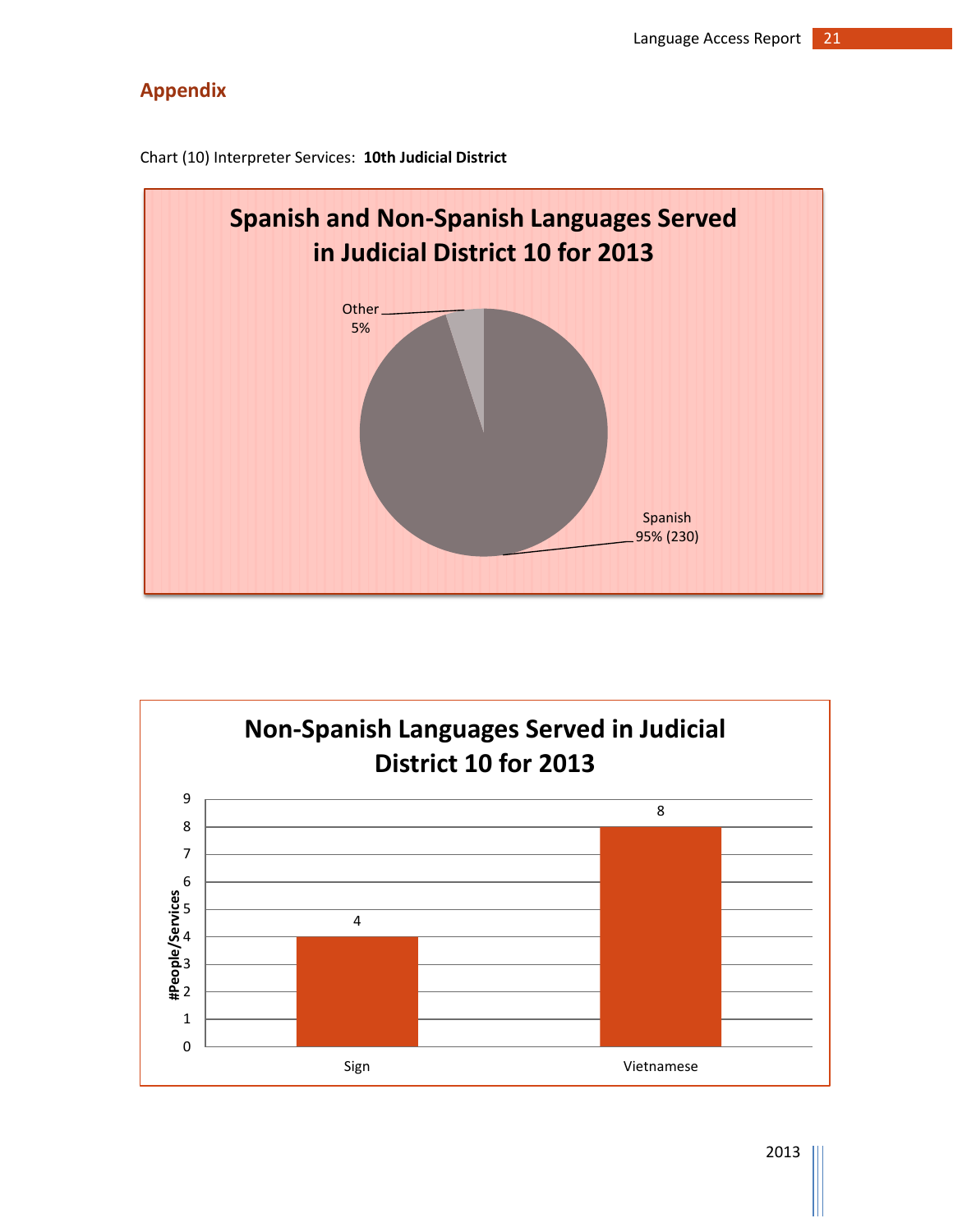

Chart (11) **Interpreter Services: 11th Judicial District**

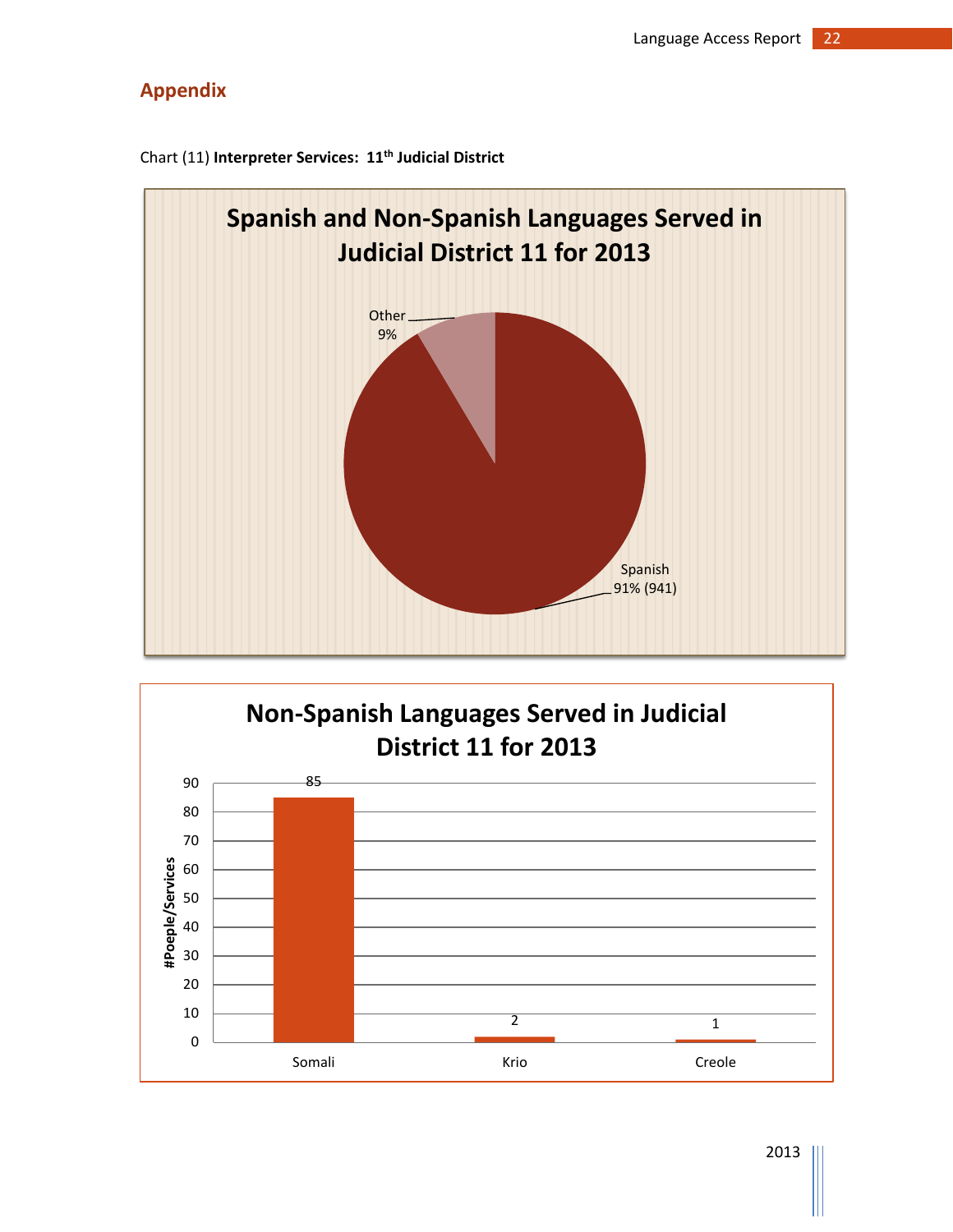

Chart (12) **Interpreter Services: 12th Judicial District**



2013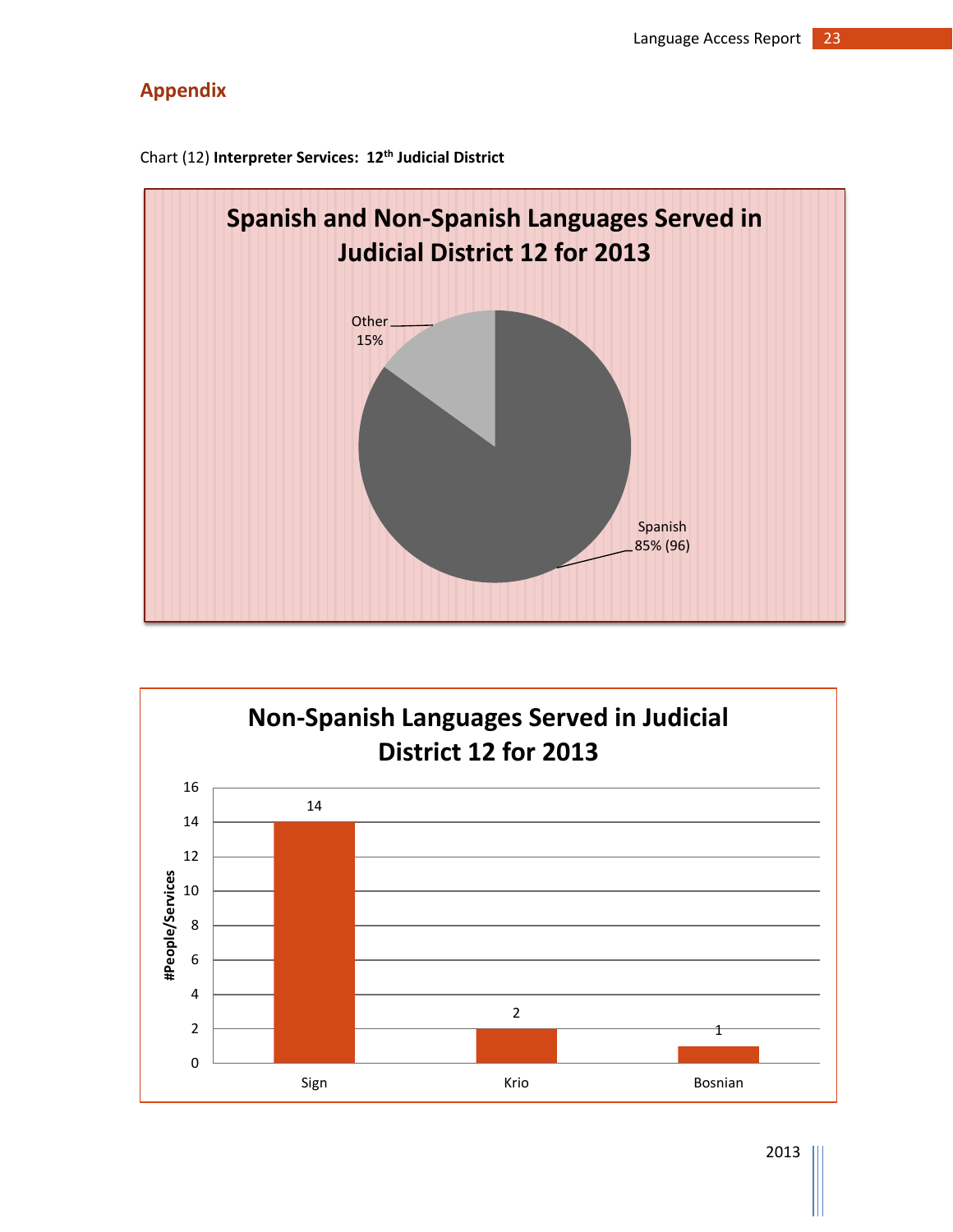Chart (13) **Remote Interpreter Usage**



Non-Spanish **Spanish and Non-Spanish Languages Served by Remote Interperting for 2013 Statewide**